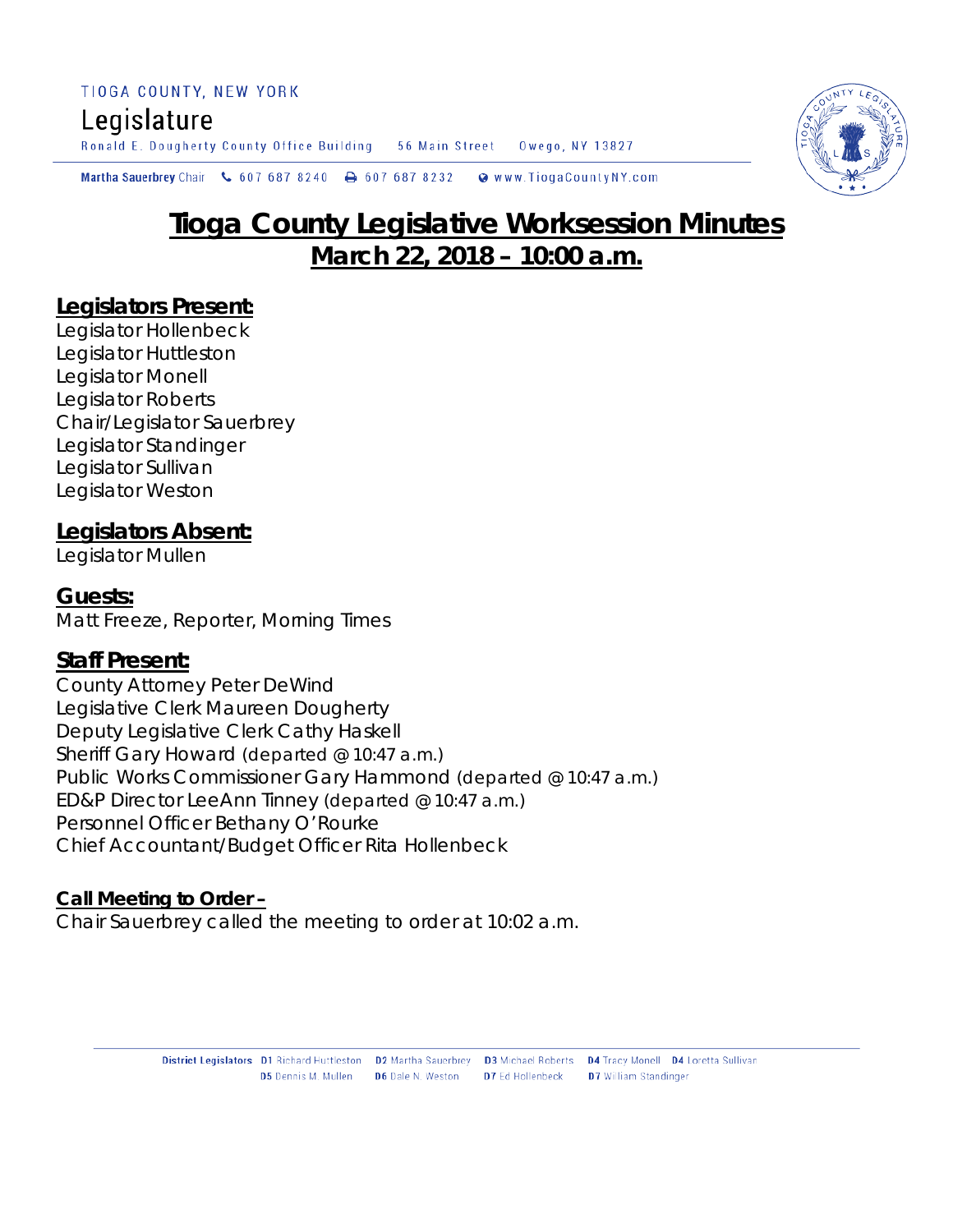## **Car Servicing Chargebacks –**

Per Chair Sauerbrey's request, Chief Accountant Hollenbeck explained how the topic of car servicing chargebacks arose, the purpose of expanding the current practice to include labor charges, and the process for such.

Historically, Ms. Hollenbeck reported vehicle maintenance chargebacks to internal County departments have only been for parts on the vehicles assigned to their respective Departments and not for labor costs incurred by the Public Works mechanics. However, Ms. Hollenbeck reported vehicle maintenance chargebacks to outside entities have included parts, as well as a low hourly labor rate.

Ms. Hollenbeck reported this topic arose as part of a discussion with Venesky & Company, contracted vendor responsible for preparing the County's annual Cost Allocation Plan. Ms. Hollenbeck reported Venesky & Company identified Personnel, Information Technology, Treasurer's Office, and Law Department as the County's centralized departments to cost allocate services provided to other departments for the County's Cost Allocation Rate for Countywide Services (A-87). Ms. Hollenbeck reported these centralized departments exist to serve other County departments. Ms. Hollenbeck reported the purpose of the Cost Allocation Plan is to maximize revenue for the County for the departments that can claim reimbursement. In the process of preparing this Plan, Ms. Hollenbeck reported Venesky & Company raised the question as to why the County is not cost-allocating centralized garage services to the Departments for the county fleet. Ms. Hollenbeck reported Public Works is not a department that exists solely for servicing other County departments so it cannot be included in the Cost Allocation Plan, therefore, Public Works should be doing direct chargebacks for the services provided to County departments. Ms. Hollenbeck reported Venesky & Company further indicated the methodology used needs to be the same for both internal and external entities. Ms. Hollenbeck reported the County should be enhancing or maximizing revenue for the County in any way possible.

In regards to the established labor rate, Ms. Hollenbeck reported the initial calculated labor rate only included the mechanics costs. After further discussion at the committee level, it was determined the current rate was extremely low in comparison to other servicing garages in the area. Upon further discussion with Venesky & Company, Ms. Hollenbeck reported it was determined the County should consider including a percentage of the Public Works building operational costs and overhead, as well as a percentage of the Public Works supervisory and administrative staff in calculating the labor rate. Based on inclusion of all three components: mechanics costs, administrative costs, and building/operational costs, Ms. Hollenbeck reported Venesky & Company established a new hourly labor rate in the range of \$76.00. Legislator Roberts and Public Works Commissioner Hammond reported they were under the assumption the labor rate was in the range of \$67.00 and not \$76.00. Ms. Hollenbeck will verify the labor rate established by Venesky & Company and email Legislators with a definitive rate.

Chair Sauerbrey inquired as to how this change in practice will affect the Departments. Ms. Hollenbeck explained the General Operating Fund and Road Machinery Fund are two different funds independent of each other on the books. Ms. Hollenbeck reported General Operating Fund does fund Road Machinery Fund to some degree, but only after the revenue is applied against the expenses. Ms. Hollenbeck reported vehicle chargebacks, regardless of whether it is for a County department in a different fund or to an outside entity, goes only against their fund so it offsets all their costs. In regards to General Operating Fund, Ms. Hollenbeck reported departments that have assigned County cars already have vehicle maintenance charges whether Public Works or an outside vendor is performing the work.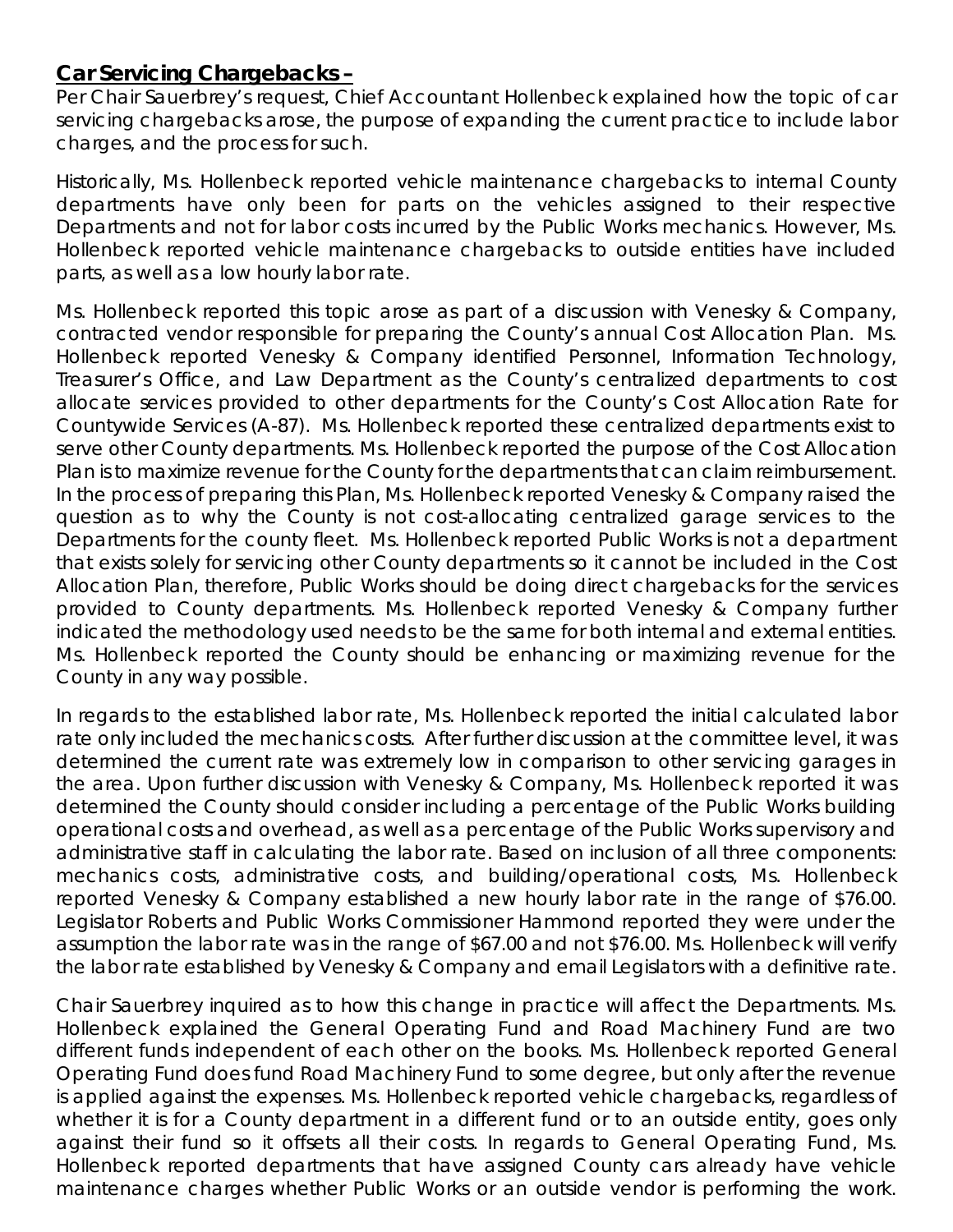Historically, Ms. Hollenbeck reported the Sheriff's Office has been purchasing their own parts whereas Public Works purchases parts on behalf of the departments and doing direct chargebacks. Ms. Hollenbeck reported the new approach will now require Departments to incur labor charges, in addition to, parts purchases. This will directly affect departmental budgets that have assigned vehicles. Ms. Hollenbeck reported this is a wash in regards to what transpires internally with the County, but between different funds, it is not a wash. For instance, the Department's General Operating Fund will increase for the added expenses and the Road Machinery Fund will increase in revenue for the services charged back.

Mr. Hammond reported Public Works would need to spend the money initially and be reimbursed through the chargeback process; therefore, his budget will need to be increased to accommodate the upfront costs that will be offset by revenue intake during the chargeback process. Administratively, Mr. Hammond reported this change would now require the mechanics to track their hourly time and operate similar to a standard garage in order to invoice the labor rates, however, stated he doesn't foresee this as being an added burden to his Department.

ED&P Director Tinney reported her department maintains the vehicles for the County Office Building currently being utilized by nine different departments. Ms. Tinney reported she has no issue with continuing to manage and pay for vehicle maintenance providing the Legislature is agreeable to increasing her Department's annual budget to accommodate the additional expense.

Ms. Hollenbeck reported the County is not following the proper fiscal practice in that the County should be maximizing revenue for the County and allocating costs consistently both internally and externally. Ms. Hollenbeck reported the initial Legislative decision was to implement this new practice as of April 1, 2018 with the intent to notify Department Heads at the last Leaders Meeting of the implementation date and disclaimer of being held harmless for additional increases in their 2018 budgets and Mr. Hammond providing proper notification to the outside entities.

Legislator Roberts inquired as to whether there is any harm is delaying this decision until the next budget cycle, as it appears this will create departmental budget issues requiring additional work to request transfers of funds.

Legislator Sullivan reported the question at hand is whether the Legislature is interested in implementing this new accounting practice of charging back for both parts and labor costs.

Legislator Roberts reported the idea of shared services is not having one department or entity carrying more of a burden than another one. Currently, the County is carrying more of a burden by not charging back the labor costs at a fair rate.

Ms. Hollenbeck reported the State and Federal reimbursement is exclusive to DSS, however, currently they are only paying for parts, therefore, the reimbursements are only for parts. By charging for parts and labor services, the County would receive additional reimbursement.

Mr. Hammond reported the Department of Public Works is undercharging for our services at this time.

Legislator Roberts reported there is no profit to the County, as we are just covering our costs.

Legislator Sullivan reported pursuing this new accounting practice with the outside entities will allow the County to recover more costs, as well as increased reimbursement for DSS. However,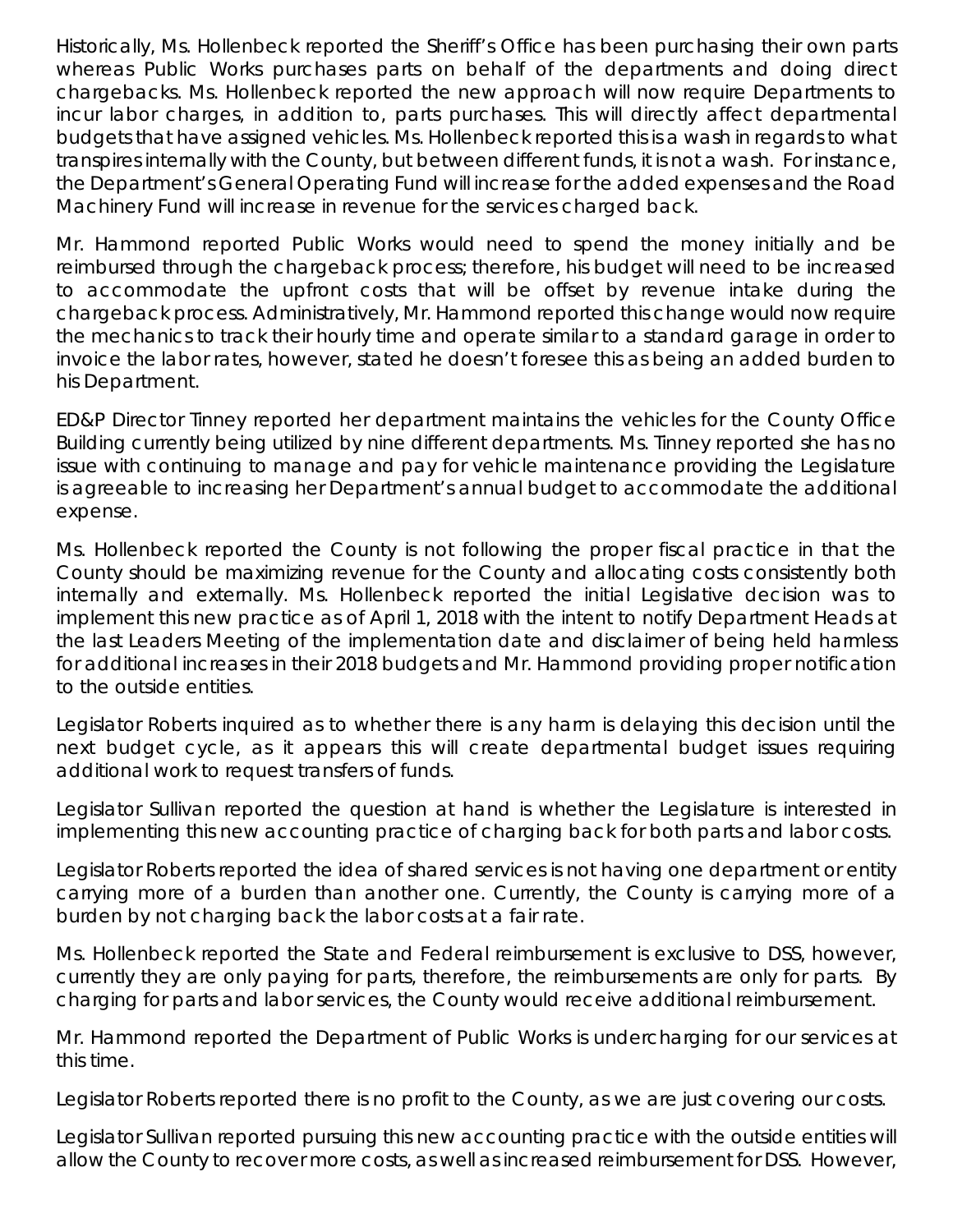the Legislature will need to continue to approve increased budgets to accommodate those Departments with an assigned fleet.

Chair Sauerbrey reported implementing this new accounting practice this year would provide the Legislature with a better sense of increased costs for next year's budget.

Ms. Tinney reported the Legislative trend has been zero based budgets, therefore, inquired as to whether there will be a negative impact for requesting additional budgeted funds to accommodate the increased vehicle expenses. Legislator Sullivan reported if the Legislature agrees to pursue changing our current practice for vehicle maintenance chargebacks then budget increases will need to be taken into consideration for those Departments that have an assigned County fleet.

Sheriff Howard reported his budget would increase \$40,000 with the newly proposed implementation.

Legislator Sullivan requested clarification regarding Road Machinery Fund versus General Operating Fund. Ms. Hollenbeck reported it is an expense to the General Operating Fund for the parts charged back and a revenue to the Road Machinery Fund for the labor rates. Normally, the Road Machinery Fund would not be reflecting any revenue with the exception of the labor and parts billed to outside entities. The only other avenue for revenue for Public Works is occasional scrap and/or auction sale. Ms. Hollenbeck reported the Road Machinery Fund expenses are offset by revenue and the General Operating Fund will have a slight increase in their repair line, as Departments are already paying for parts in their budget lines.

Legislator Weston inquired as to how the \$76.00 hourly rate was calculated. Ms. Hollenbeck reported blended rate of mechanics hourly rate, administrative rate (percentage of 2 supervisors and 2 clerical staff salary and fringe), and operational cost (percentage of building operational costs).

Legislator Roberts reported this is basic overhead costs without profit; therefore, the established rate is fair.

Chair Sauerbrey reported she spoke with Gary Grant regarding the DSS claiming rate of 50% in relationship to actual dollars. Chair Sauerbrey reported, according to Mr. Grant, this equates to approximately \$3,000 annually. Mr. Hammond reported, based on 2016 and 2017 actual costs to DSS, the amount was approximately \$6,600; therefore, the 50% claiming rate is \$3,300 per year. Mr. Hammond reported these numbers are relatively low, as they have a newer fleet.

Chair Sauerbrey reported the primary purpose of implementing this change is to ensure billing is equal for both internal and external entities, as well as enhancing and maximizing County dollars. Chair Sauerbrey reported the Sheriff's budget is going to increase \$40,000 and they are not eligible for claiming reimbursement, therefore, resulting in increased budget and costs.

Ms. Hollenbeck reported we have external entities that are contributing to the revenue in the Road Machinery Fund, as well as internal entities. The General Operating Fund will continue to be an expense regardless of whether the work is performed in-house with Public Works mechanics or another outside vendor garage.

Legislator Weston recommended tabling this discussion until the next budget cycle to allow ample time to better understand how this will work. In addition, the extra time will allow each Department to review how this is going to affect their budgets in real dollars.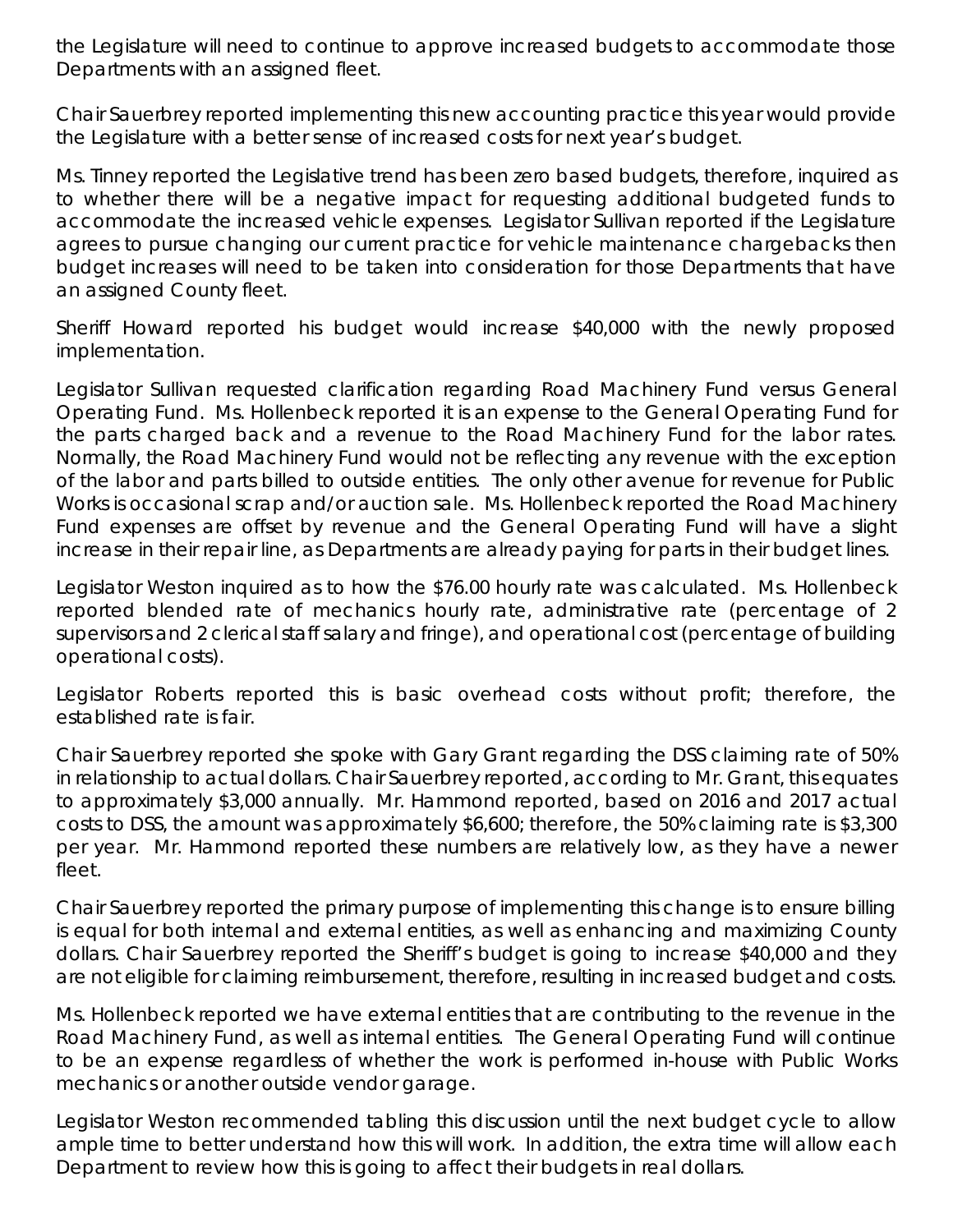Legislator Sullivan inquired as to how much of the Road Machinery Fund currently supports this operation. Ms. Hollenbeck reported 20% supported through use of their own revenue from vehicle auctions and smaller revenue intake from outside entities with the remaining 80% supported by the General Operating Fund through inter-fund transfer. Going forward, Legislator Sullivan inquired as to whether the inter-fund transfer from the General Operating Fund to the Road Machinery Fund will be less and will offset the expenses for a total wash. Ms. Hollenbeck concurred this is correct for internal charges. Legislator Sullivan inquired as to how this affects county taxpayers and whether it requires increasing taxes. Ms. Hollenbeck reported this does not require additional tax increases to our citizens.

Mr. Hammond reported the only entities that are going to be negatively impacted by this is the external entities that utilize the Public Works garage for services such as the law enforcement agencies and Soil & Water, as they will now be paying more for the services rendered.

Legislator Monell reported the external entities are affecting the County, as they are getting more of a benefit with the undercharging of the County services. Mr. Hammond concurred this was correct.

Legislator Weston inquired as to whether notification has been given to the outside entities regarding this proposed change and whether there has been any indication they will or will not continue to do business with Public Works for vehicle maintenance.

Mr. Hammond reported the outside entities have not been notified at this time, with the exception of larger entities such as Soil & Water, Owego Police Department and Waverly Police Department. Mr. Hammond reported he has received positive feedback from these entities that they would continue to utilize County services at the increased rate, as the increased rate is still lower than using an outside vendor due to zero profit margin. In addition, the parts costs are less, as there are no markups like using another garage. In regards to the implementation date, Mr. Hammond requested May 1st instead of April 1st to allow ample time for proper notification to all outside agencies providing the Legislature is in favor of changing the County's current practice. Mr. Hammond reported internal departments are aware of this potential change.

Chair Sauerbrey inquired as to whether there is Legislature support to change our current practice and follow Venesky & Company's recommendation to begin cost allocation of parts and labor to both internal and external entities for the purpose of maximizing or enhancing County revenue.

On a straw poll vote, Legislators Monell, Roberts, Standinger, Huttleston, Hollenbeck, Sullivan, and Sauerbrey were in support of changing the current practice and proceeding with Venesky & Company's recommendation with Legislator Weston abstaining and Legislator Mullen being absent.

Chair Sauerbrey inquired as to whether there is Legislature support to establish May 1, 2018 as the implementation date.

On a straw poll vote, Legislators Monell, Weston, Roberts, Standinger, Huttleston, Hollenbeck, Sullivan, and Sauerbrey were in favor of establishing May 1, 2018 as the implementation date for vehicle maintenance chargebacks for both parts and labor to all entities and holding departments harmless for their current and future budgetary increases to accommodate these additional charges with Legislator Mullen being absent.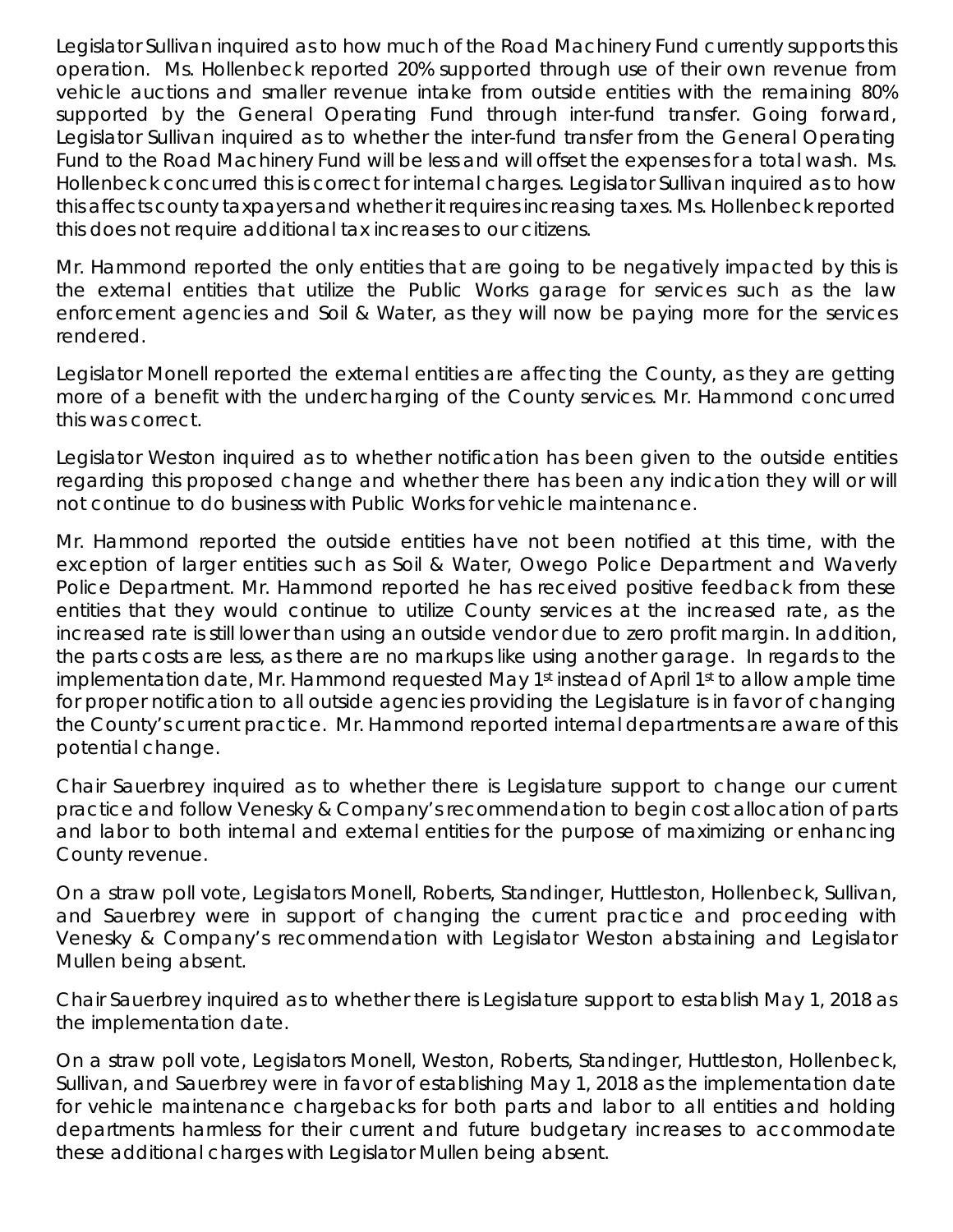Legislator Sullivan inquired as to who is responsible for re-validating the hourly labor rate on an annual basis. Ms. Hollenbeck reported Venesky & Company established this year's rate, however, is not going to continue providing in-kind services for rate calculations. Ms. Hollenbeck reported she would be responsible for re-validating the annual rate with the assistance of Mr. Hammond providing Public Works operational and administrative cost information.

Chair Sauerbrey identified the following responsibilities and next steps:

- 1. Mr. Hammond will give proper notification to the outside entities regarding the newly established labor rate for all vehicle maintenance services effective May 1, 2018.
- 2. Chair Sauerbrey, with the assistance of Mr. Hammond and Ms. Hollenbeck, will draft an email to the Directors regarding the Legislature's decision to change the current vehicle maintenance chargeback process effective May 1, 2018 to include labor charges and holding departments harmless for their current and future budgets to accommodate the increased expenses.
- 3. Ms. Hollenbeck will verify the established hourly labor rate and email Legislators.
- 4. Mr. Hammond will continue to calculate what each Department is accountable for from an hourly standpoint.
- 5. Ms. Hollenbeck, with the assistance of Mr. Hammond providing necessary information, will be responsible for annually re-validating the hourly labor rate.

# **Approval of Worksession Minutes – March 8, 2018:**

Legislator Monell motioned to approve the March 8, 2018 Legislative Worksession minutes as written, seconded by Legislator Hollenbeck with Legislators Hollenbeck, Huttleston, Monell, Roberts, Sauerbrey, Standinger, Sullivan and Weston voting yes with Legislator Mullen being absent. Motion carried.

# **Action Items:**

There are currently no action items at this time.

# **Other:**

→ *Outside Agencies Annual Reports –* Chair Sauerbrey reported every year the Legislature requests all outside supported agencies to provide ten (10) copies of their annual reports, which includes their financial statements for the Legislative Clerk and each Legislator. Chair Sauerbrey proposed changing this request to one (1) annual report shared amongst the Legislators with the copy residing with the Legislative Clerk to be microfilmed and filed. Legislators were in agreement with this proposal. Legislative Clerk Dougherty offered to scan and email the annual reports to the Legislators.

Starting in 2019, Ms. Dougherty will request one (1) copy of the outside supported agencies annual reports to be scanned and emailed to the Legislators.

→ *Energy Tax Exemption* **–** Ms. Dougherty reported she previously emailed the Executive State 2018-2019 Budget County Impact Summary to all Legislators. Ms. Dougherty reported there is a section in this document that addresses the elimination of energy services company sales tax exemption. Ms. Dougherty reported the following statement raised some concern to her so she spoke with Treasurer McFadden and County Attorney DeWind for further investigation:

*For counties that apply a local sales tax on residential energy, repealing the exemption is expected to increase local sales tax collection by \$38 million in 2019 and \$76 million in 2020.*